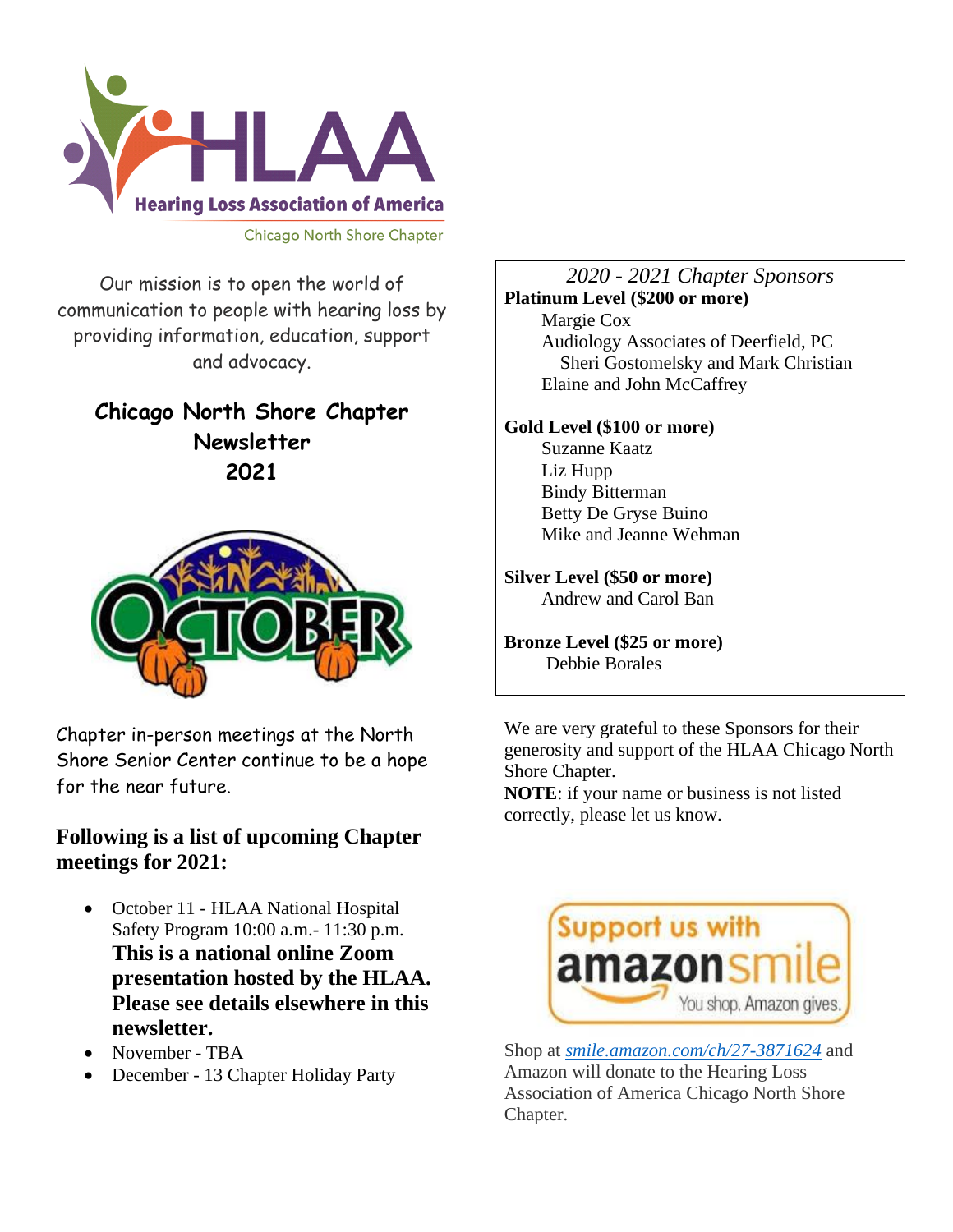

The Illinois Deaf and Hard of Hearing Commission (IDHHC) is pleased to announce the Governor has appointed two new Commissioners (including Chapter vice president, Jean Draths) to the Commission. Biographies of the Governor-appointed Commissioners follows:

#### **Jean Draths**

Glenview, IL Term Expires 11/14/24

Jean is originally from Madison, WI and attended St. Norbert College in DePere, WI. She worked as a paralegal until the birth of the first of her four children. Jean comes from a hearing loss family and received her first set of hearing aids in her early thirties. Her hearing continued to decline and she ultimately received bilateral cochlear implants.

Jean has been an active member of the Chicago North Shore Chapter of the Hearing Loss Association of America serving as Program Chair for many years and, presently, Vice President. She recently retired after over 30 years of working in a retail position and is now devoting much of her time to hearing related issues. She has become an ardent advocate of hearing loops, successfully persuading her local library and Church to install hearing loops.



Jean is pictured (far right) in the Chicago Mayor's Council Chambers where she was part of the team evaluating an Assisted Hearing Device being considered for installation in the chamber.

The great news, in an update from Rachel Arfa of the Mayor's Office of Disabilities, is that **the decision has been made to install a hearing loop.** 

**John R. Jun** Minooka, IL Term Expires 11/14/24

John was born and raised in Chicago, Illinois and is hard of hearing from birth. He graduated from St. Rita High School and is a graduate of Northern Illinois University with B.S. in Elementary and Special Education, where he continued received a M.S in Educational Administration. He has a M.A. from Northwestern University in Speech and Hearing and post-graduate studies in Special Education finance at Illinois State University.

In post-retirement he continued as an administrative consultant to deaf and hard-of-hearing programs with both public and private schools and served as Superintendent of the Mississippi School for the Deaf. Currently, he serves on the Illinois Deaf Blind Advisory Board and has served on the Joliet Diocese Deaf and Hard-of-Hearing Advisory board.

New Commissioners Jean and John will join with the rest of the Commissioners at the next Quarterly IDHHC Remote Commission Meeting scheduled to be held on Friday November 5, 2021.

The Governor's Office is still accepting applications to serve as Commissioners on the Illinois Deaf and Hard of Hearing Commission. To become a Commissioner,

visit [www.appointments.illinois.gov](http://lists.illinois.gov/t/1655922/156426948/5545/2/) and click on Nominate Yourself. Under PART A: Board or Commission Sought, please select "Deaf and Hard of Hearing Commission" as the Board or Commission Name. Complete as appropriate and submit the appointment application.

*Illinois Deaf and Hard of Hearing Commission 528 South 5th Street, Suite 209 Springfield, Illinois 62701 Website: [www.idhhc.illinois.gov](http://lists.illinois.gov/t/1655922/156426948/5025/3/)*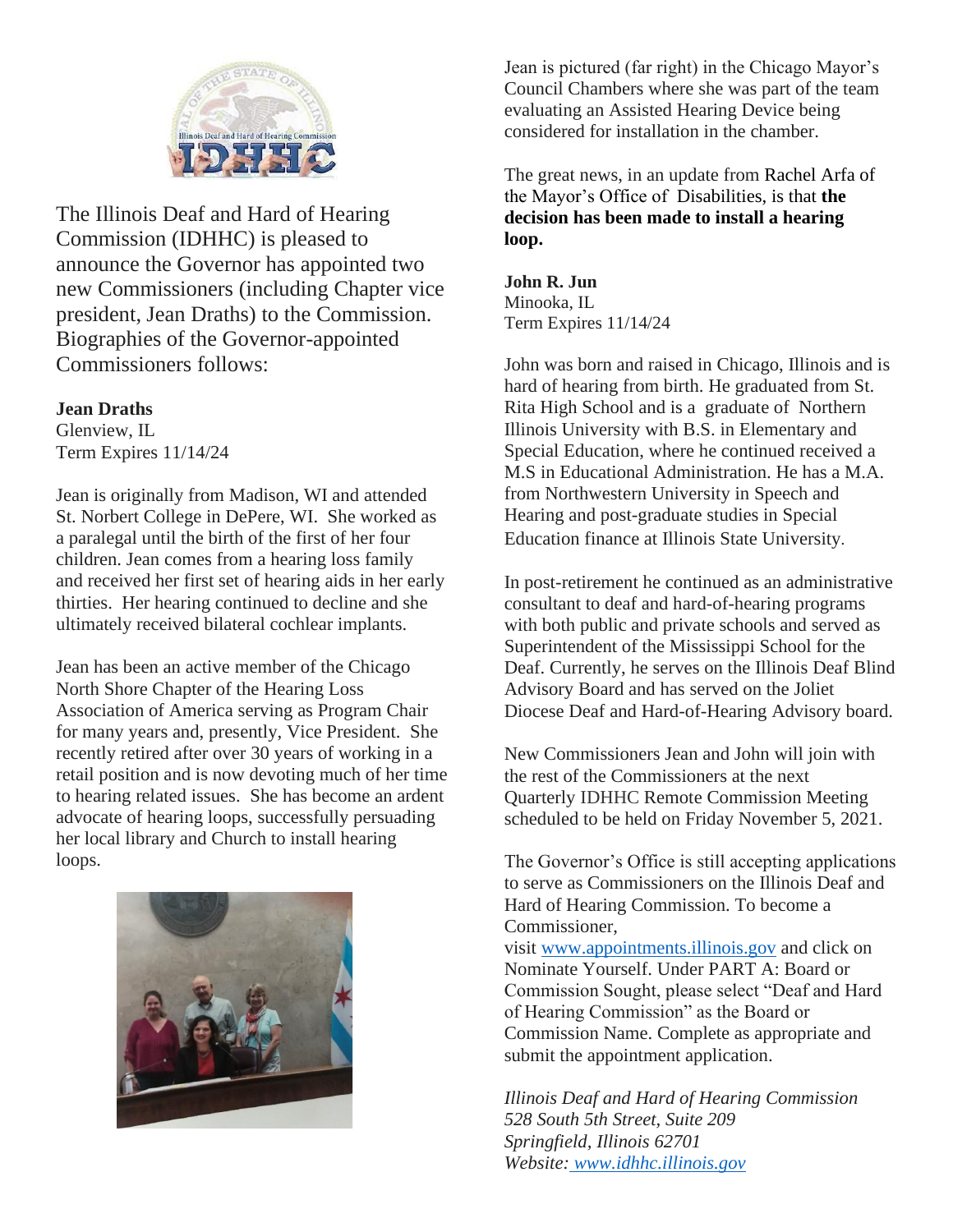### **October is Cybersecurity Awareness Month**

At a time when we are more connected than ever, being "cyber smart" is of the utmost importance. This year has already seen more that a fair sharer of cyberattacks and breaches, including the highprofile attacks such as the ransomeware attack on the Colonial Pipeline and others. Furthermore, as has been underlined by these recent breaches, cyberattacks are becoming more sophisticated with more villians cropping up each day.

Here are several steps that we can take on a daily basis to mitigate risks and stay one step ahead of malefactors.

- **Enable multi-factor authentication.**
	- Multi-factor authentication adds a necessary check to verify your identity by requiring multiple methods of authentication
- U**se strong passphrases/password manager.**

Using long, complex and unique passwords is a good way to foil hackers. A way of keeping track and remembering your passwords is by using a password manager.

• **Perform software updates.**

Having the latest security software, web browser, and operating system is one the best defenses against online threats.

• **Do your research.**

Do some research before downloading anything new to your device. Check who created the app, and what the user reviews say, especially about its privacy and security features.

### • **Check your settings**

Be diligent to check your privacy and security settings and be aware who can access your documents.

• **Dos:** 

Remember a passwords length is more important than complexity.

Use two-factor authentication. Use unique phrases to remember passwords.

• **Don'ts:**

Do not use common words or numbers like "password" or "1234".

Do not use personal details like your date of birth.

Do not use the same password for multiple accounts.



As a service to our Chapter's loyal BEAR fans, here is what's left of the 2021 REGULAR GAME football schedule.

| 10/17 | <b>PACKERS</b>     | Noon  | $Fox-32$      |
|-------|--------------------|-------|---------------|
| 10/24 | <b>TAMPA BAY</b>   | 3:25  | $CBS-2$       |
| 10/31 | <b>SAN FRAN</b>    | Noon  | <b>FOX-32</b> |
| 11/8  | <b>PITTSBURGH</b>  | 7:15  | <b>ESPN</b>   |
| 11/21 | <b>BALTIMORE</b>   | Noon  | $CBS-2$       |
| 11/25 | <b>DETROIT</b>     | 11:30 | $FOX-32$      |
| 12/5  | <b>ARIZONA</b>     | Noon  | $FOX-32$      |
| 12/12 | <b>PACKERS</b>     | 7:20  | $NBC-5$       |
| 12/2  | <b>MINNESOTA</b>   | 7:30  | $NBC-5$       |
| 12/26 | <b>SEAHAWKS</b>    | 7:20  | $NBC-5$       |
|       | 1/2/2022 NY GIANTS | 7:20  | NBC-5         |
|       | 1/9/2022 MINNESOTA | 7:20  | NBC-5         |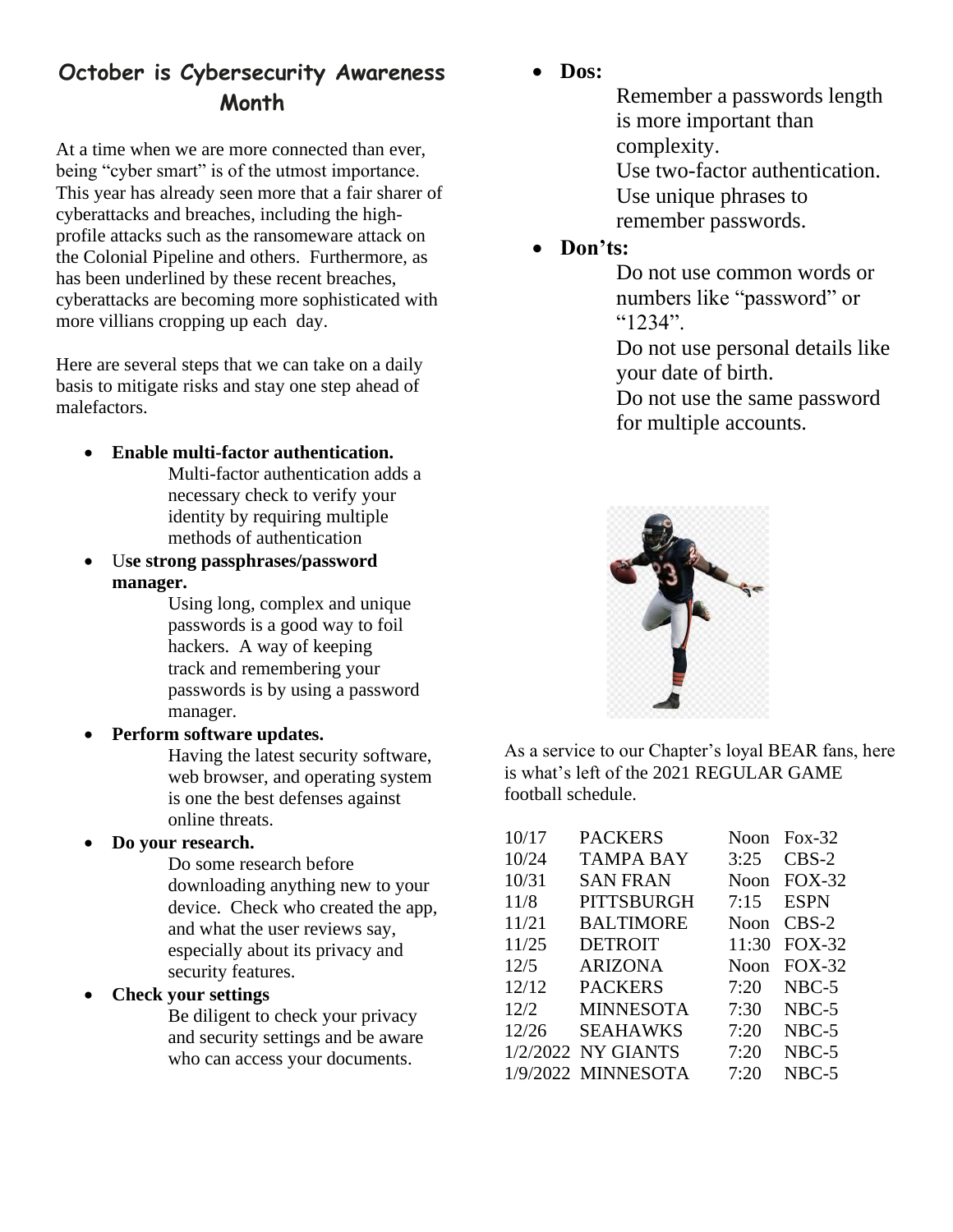

First, I want to thank you for your support to Chicago Walk4Hearing. We had such a successful walk despite this crazy time. Everyone was happy to be together and we really look forward to 2022.

Ronnie Adler Walk4Hearing Senior Manager

The weather was perfect for a stroll along the lake and seeing your smiles **in person** was incredibly uplifting! Thank you all for making this day such a success!! Last time I checked the walk raised \$63,465 and our team raised \$3,869!!

Christine Rudolph Walk Captain, Team Sound Off for Hearing



Thank you, Christine, for being our Team Captain, putting together our team's Walk4 prize basket contribution, being the official photographer, filling in where needed on Walk4 day (I know you'd rather have been hoofing it with the rest of us), and being an all-around cheerleader on Sunday!



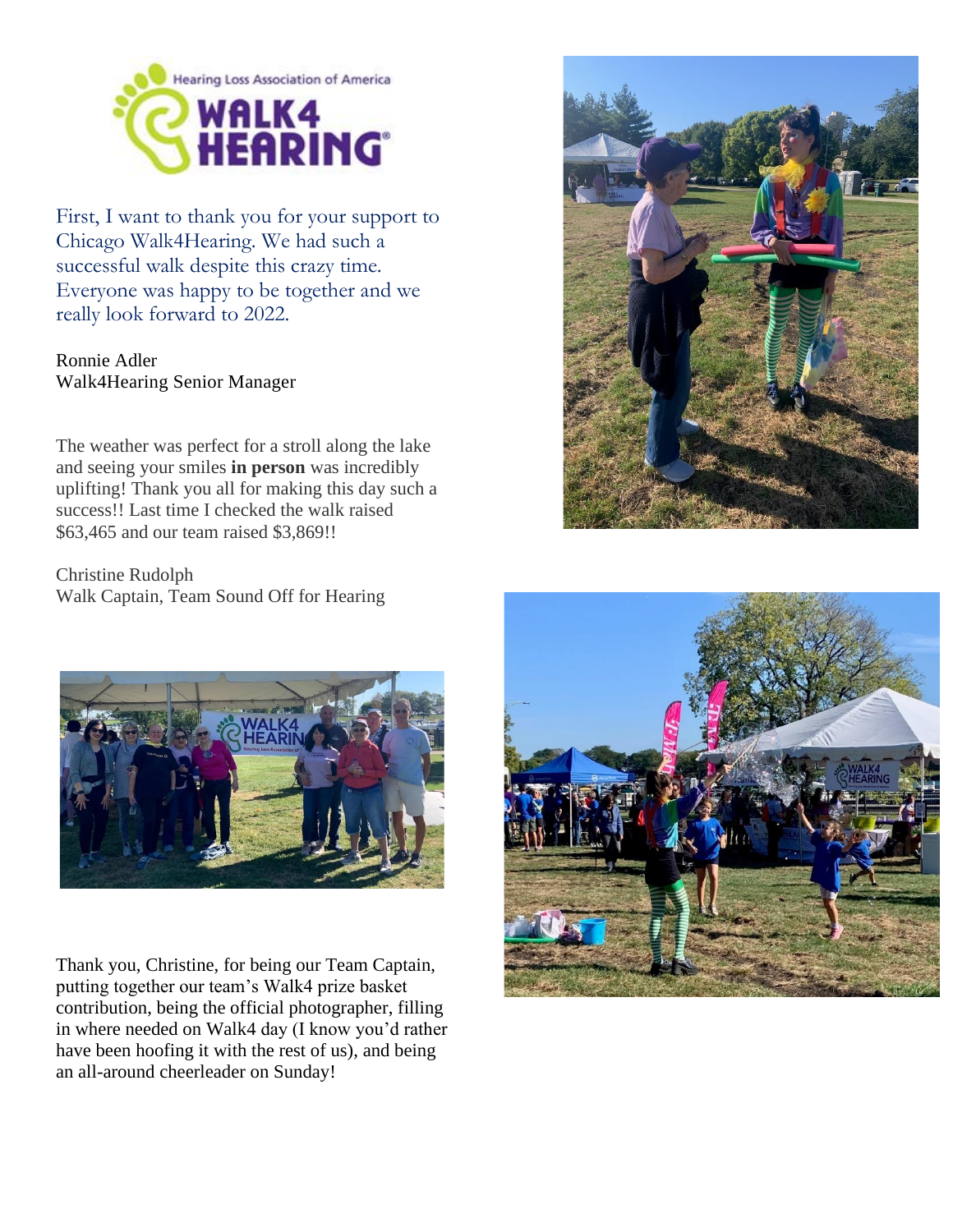

The program's goal is for the audience to learn about the unique accommodations that certain hospitals from around this country have for people with hearing loss. Each of our presenters are passionate advocates and will talk about the accommodations their hospitals provide for people with hearing loss.

**Date:** October 11, 2021 **Time:** Noon ET, 11 a.m. **CT, 10 a.m**. MT, 9 a.m. PT

### **Speakers:**

**Kevin Irvine,** Senior Talent Acquisition Consultant, Individuals with Disabilities,



**Shawn M. Norris,** Coordinator of Interpreting Services, ADA/Section 1557 Coordinator, Flagler Hospital

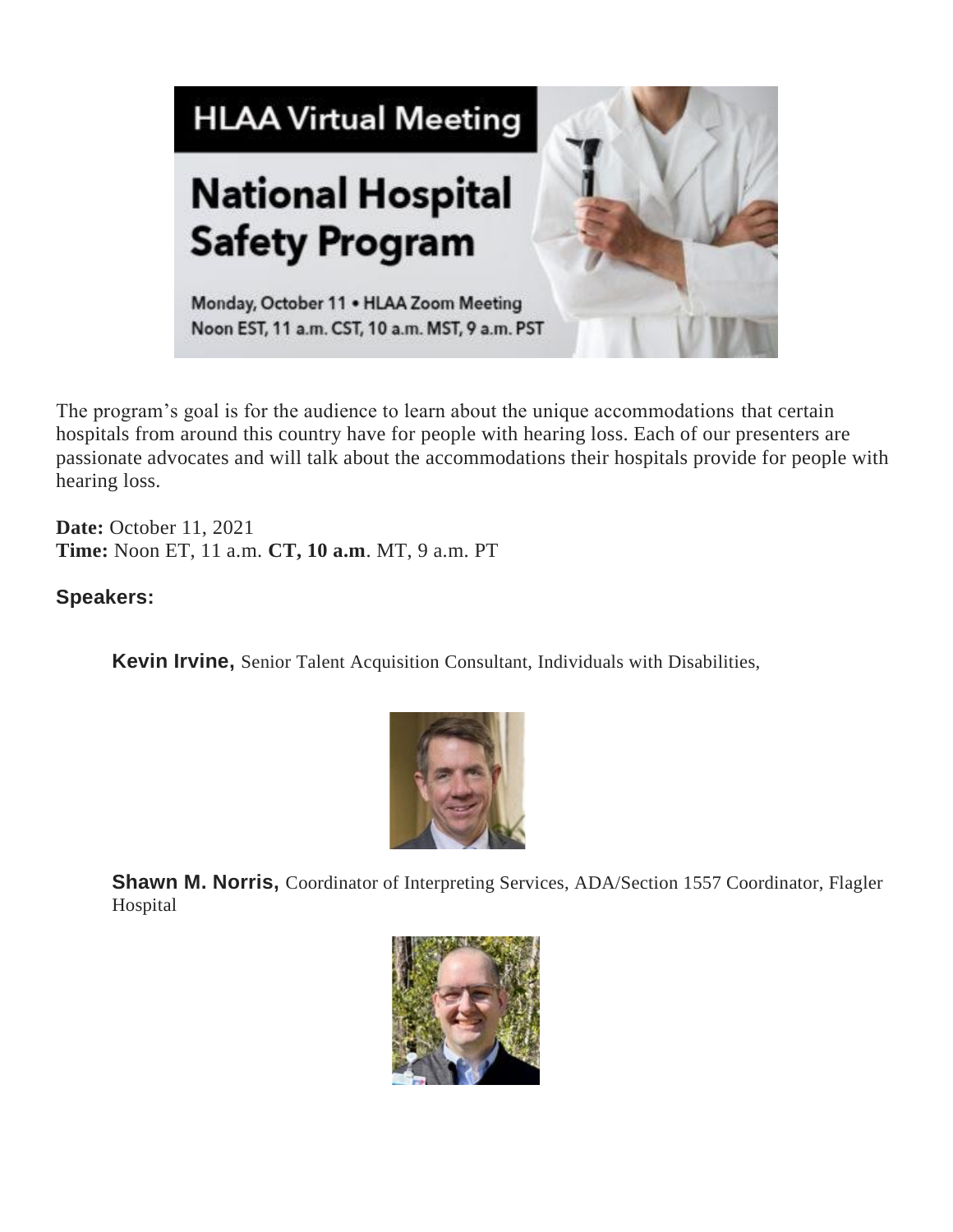**Carlos Olvera,** Manager of Interpreter Services, Rush University Medical Center, Co-Chair, Rush ADA Task Force



**Catherine Palmer,** Ph.D., Professor, University of Pittsburgh, Director, UPMC Audiology



**Kathleen To,** System Manager, Linguistic Services, Swedish Medical Center



## **Moderator:**

**Elaine McCaffrey,** Chair, HLAA Communication Access in Health Care Program